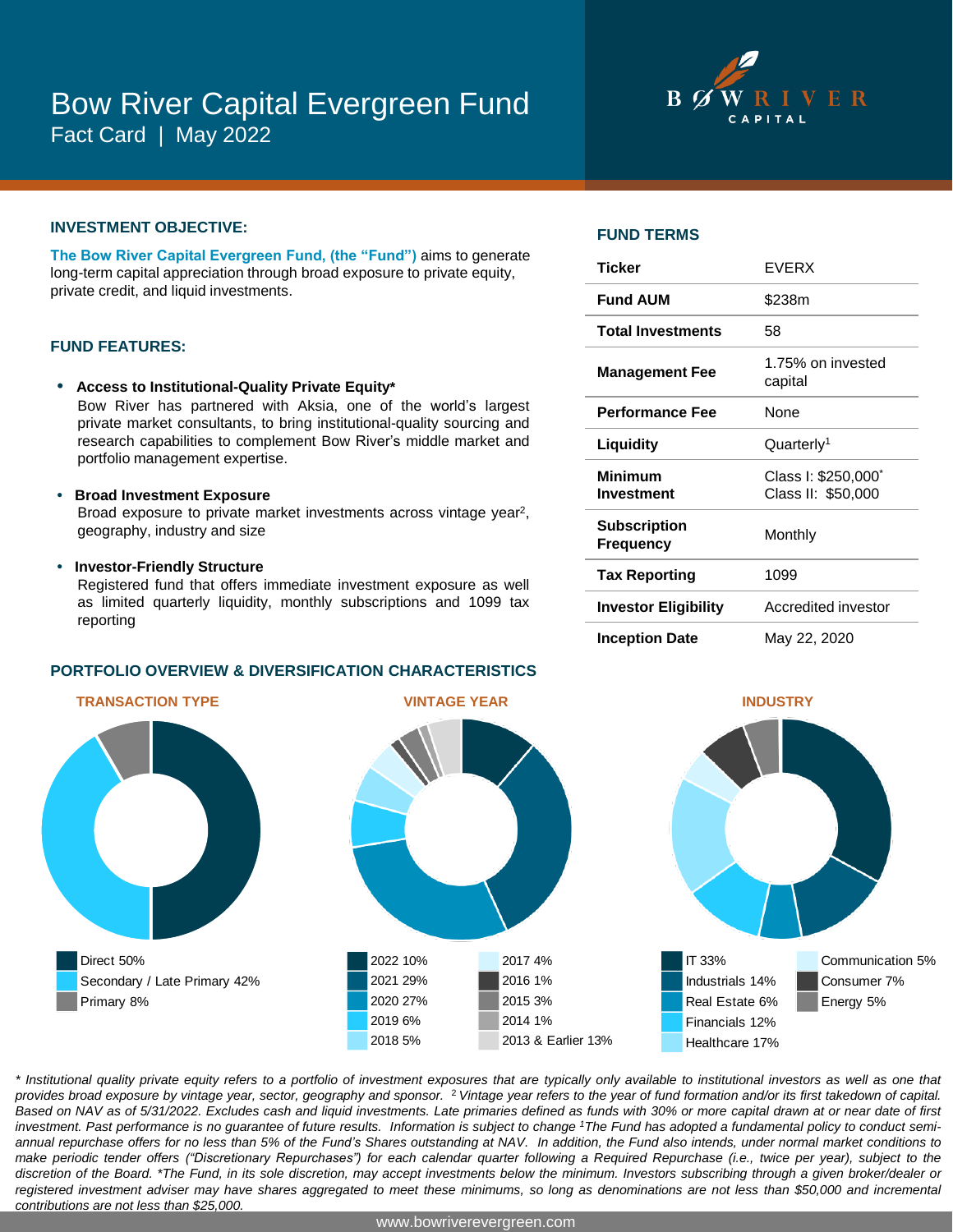### **MONTHLY UPDATE AND PORTFOLIO COMMENTARY – MAY 2022**

The Fund has provided resilient performance during a turbulent macro environment finishing the month of May up 1.14% and 4.7% YTD. Increased valuations across many of our co-investments contributed positively to performance for the month, offsetting some of the downward fair valuation adjustments management implemented across a number of hyper-diversified positions. The largest contributor to performance was Project Friendly Skies, a third party logistics co-investment that has experienced strong organic and inorganic growth while benefitting from broader supply chain issues in the market. Project Lisbon, a co-investment in a scaled hospital platform, also experienced meaningful uplift due to financial performance while returning roughly 1/3 of invested capital through a new preferred equity investment.

One new equity co-investment was executed during May in Project Amore. Project Amore represents an investment alongside an experienced GP with a strong operational track record in payments. The company is at the forefront of the digital transformation in the restaurant industry with a holistic, all in one point-of-sale (POS) platform with integrated software, payments, and digital ordering solutions. The top and bottom-line growth profile offers a high potential IRR and a differentiated end-market creates unique diversification benefits for the Fund with lower correlations to existing exposures.

# **LATEST INVESTMENTS EXECUTED**

| Private equity co-<br>investment                                                          | <b>Private credit co-</b><br>investment                   | <b>Private equity</b><br>secondary                                                        | <b>Private equity co-</b><br><b>investment</b>                               | <b>Private credit co-</b><br>investment                                               |  |  |
|-------------------------------------------------------------------------------------------|-----------------------------------------------------------|-------------------------------------------------------------------------------------------|------------------------------------------------------------------------------|---------------------------------------------------------------------------------------|--|--|
| \$5,000,000                                                                               | \$2,350,321                                               | \$4,941,832                                                                               | \$2,500,000                                                                  | \$2,000,000                                                                           |  |  |
| Co-investment in<br>payments and SaaS<br>POS platform for<br>quick-service<br>restaurants | Co-investment in senior<br>loan to UK FinTech<br>platform | Secondary purchase of<br>diverse portfolio of<br>global fund-of-funds<br><i>interests</i> | Direct investment in a<br>supplier of refurbished<br>medical imaging devices | Loan to Hong Kong<br>property manager<br>secured by residential<br>real estate assets |  |  |

# **KEY STATISTICS** *(INCEPTION TO 5/31/22)\**

|                             | <b>Evergreen Fund</b> | <b>MSCI ACWIG</b> |
|-----------------------------|-----------------------|-------------------|
| <b>Annualized Return</b>    | 26.3%                 | 17.4%             |
| <b>Standard Deviation**</b> | 6.4%                  | 13.4%             |
| <b>Correlation</b>          | 0.09                  |                   |
| <b>Max Drawdown</b>         | $-1.1%$               | $-17.1%$          |

#### **PERFORMANCE**

|      | <b>JAN</b>               | <b>FEB</b>               | MAR   APR                | MAY      | <b>JUN</b>            | JUL <sup>I</sup> | AUG | <b>SEP</b> | OCT | NOV                                      | <b>DEC</b> | <b>YTD</b>            | $ITD^*$ |
|------|--------------------------|--------------------------|--------------------------|----------|-----------------------|------------------|-----|------------|-----|------------------------------------------|------------|-----------------------|---------|
| 2022 | $-0.85\%$                |                          | 1.57% 2.32% 0.45% 1.14%  |          |                       |                  |     |            |     |                                          |            | $4.7\%$               | 60.5%   |
| 2021 | 2.73%                    | $2.64\%$                 | $1.86\%$   0.07%   3.94% |          | $\vert$ 2.42% $\vert$ |                  |     |            |     | $2.00\%$   4.32%   2.04%   0.04%   4.49% |            | $0.50\%$ 30.5% 54.4%  |         |
| 2020 | $\overline{\phantom{0}}$ | $\overline{\phantom{0}}$ |                          | $4.17\%$ | │ 10.23% │ 0.26% │    |                  |     |            |     | │ 0.16% │ 1.49% │ 0.01% │ 1.18% │        |            | $-0.08\%$ 18.3% 18.3% |         |

The Fund's total expense ratio is 2.25%. Performance data quoted represents past performance and is no guarantee of future results. Total return figures include the reinvestment of dividends and capital gains. Current performance may be lower or higher than the performance data quoted. Investment return and principal value will fluctuate so that an investor's shares, when redeemed, may be worth more or less than original cost. For the most recent month end performance, please call (800) 207-7108. Returns showing less than one year are cumulative. \*ITD represents inception-to-date, 5/22/20. \* As of 5/31/22. \*\*Standard deviation is annualized based on weekly performance *from January 2021 to present; prior performance excluded as only available monthly.*

The Fund commenced investment operations on December 31, 2020, after the conversion of a limited partnership Account, Bow River Capital Evergreen Private Equity Fund LP, which commenced operations on May 22, 2020, (the "Predecessor Account"), into shares of the Fund's Class I Shares. Information portrayed prior to December 31, 2020 is for the Predecessor Account. The Fund's objectives, policies, guidelines and restrictions are in all material respects equivalent to those of the Predecessor Account. The Predecessor Account was not registered under the Investment Company Act of 1940, as amended (the "1940 Act"), and therefore was not subject to certain restrictions imposed by the 1940 Act on registered investment companies and by the Internal Revenue Code of 1986 on regulated investment companies. If the Predecessor Account had been *registered under the 1940 Act, the Predecessor Account's performance may have been adversely affected.*